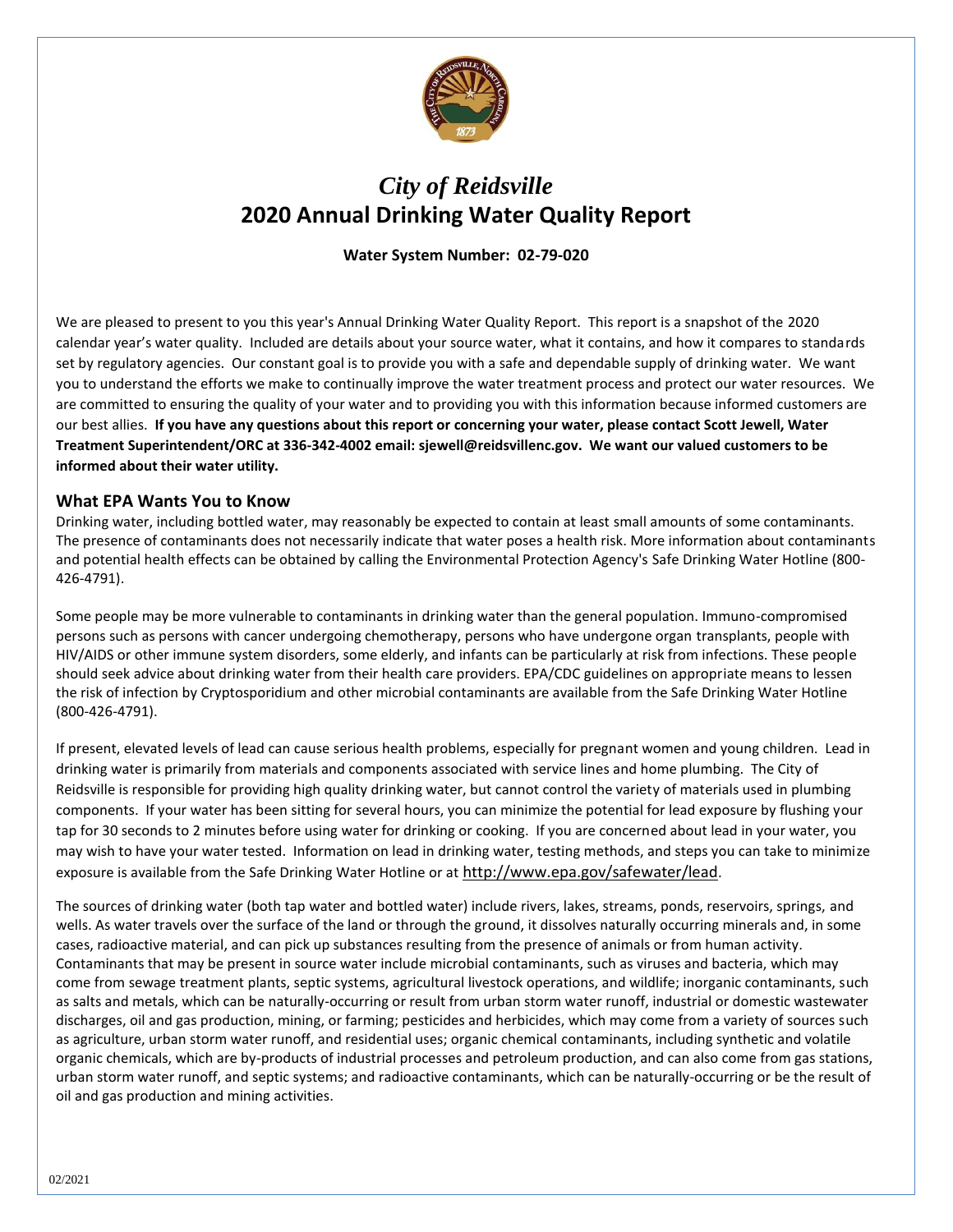In order to ensure that tap water is safe to drink, EPA prescribes regulations, which limit the amount of certain contaminants in water provided by public water systems. FDA regulations establish limits for contaminants in bottled water, which must provide the same protection for public health.

## **When You Turn on Your Tap, Consider the Source**

The water that is used by this system is surface water from Lake Reidsville and is located at 278 Reid Lake Road, Reidsville, NC 27320.

## **Source Water Assessment Program (SWAP) Results**

The North Carolina Department of Environment and Natural Resources (DENR), Public Water Supply (PWS) Section, Source Water Assessment Program (SWAP) conducted assessments for all drinking water sources across North Carolina. The purpose of the assessments was to determine the susceptibility of each drinking water source (well or surface water intake) to Potential Contaminant Sources (PCSs). The results of the assessment are available in SWAP Assessment Reports that include maps, background information and a relative susceptibility rating of Higher, Moderate or Lower.

The relative susceptibility rating of each source for City of Reidsville was determined by combining the contaminant rating (number and location of PCSs within the assessment area) and the inherent vulnerability rating (i.e., characteristics or existing conditions of the well or watershed and its delineated assessment area). The assessment findings are summarized in the table below:

The complete SWAP Assessment report for City of Reidsville-Lake Reidsville may be viewed on the Web at:

<https://www.ncwater.org/?page=600> Note that because SWAP results and reports are periodically updated by the PWS Section, the results available on this web site may differ from the results that were available at the time this CCR was prepared. If you are unable to access your SWAP report on the web, you may mail a written request for a printed copy to: Source Water Assessment Program – Report Request, 1634 Mail Service Center, Raleigh, NC 27699-1634, or email requests to swap@ncdenr.gov. Please indicate your system name, number, and provide your name, mailing address and phone number. If you have any questions about the SWAP report please contact the Source Water Assessment staff by phone at 919-707-9098.

## **Susceptibility of Sources to Potential Contaminant Sources (PCSs)**

| <b>Source Name</b> | <b>Susceptibility Rating</b> | <b>SWAP Report Date</b> |  |  |  |
|--------------------|------------------------------|-------------------------|--|--|--|
| Lake Reidsville    | Moderate                     | July 13, 2015           |  |  |  |

## **Help Protect Your Source Water-Lake Reidsville & Lake Hunt**

Protection of drinking water is everyone's responsibility. You can help protect your community's drinking water sources in several ways: (examples: dispose of chemicals properly; take used motor oil to a recycling center, using recycling services to keep our creeks and streams free of wastes and volunteer in your community to participate in group efforts to protect your water source). Farmers can also utilize cover crops to prevent year round erosion and soil runoff. Source water protection is a community effort.

## **Violations that Your Water System Received for the Report Year**

During 2020, or during any compliance period that ended in 2020 we received zero violations that covered the time period of *January 1, 2020-December 31, 2020*.

## **Water Quality Data Tables of Detected Contaminants**

We routinely monitor for over 150 contaminants in your drinking water according to Federal and State laws. The tables below list all the drinking water contaminants that we detected in the last round of sampling for each particular contaminant group. The presence of contaminants does not necessarily indicate that water poses a health risk. **Unless otherwise noted, the data presented in this table is from testing done January 1 through December 31, (2020).** The EPA and the State allow us to monitor for certain contaminants less than once per year because the concentrations of these contaminants are not expected to vary significantly from year to year. Some of the data, though representative of the water quality, is more than one year old. **Unregulated contaminants are those for which EPA has not established drinking water standards. The purpose of unregulated contaminant monitoring is to assist EPA in determining the occurrence of unregulated contaminants in drinking water and whether future regulations are warranted.**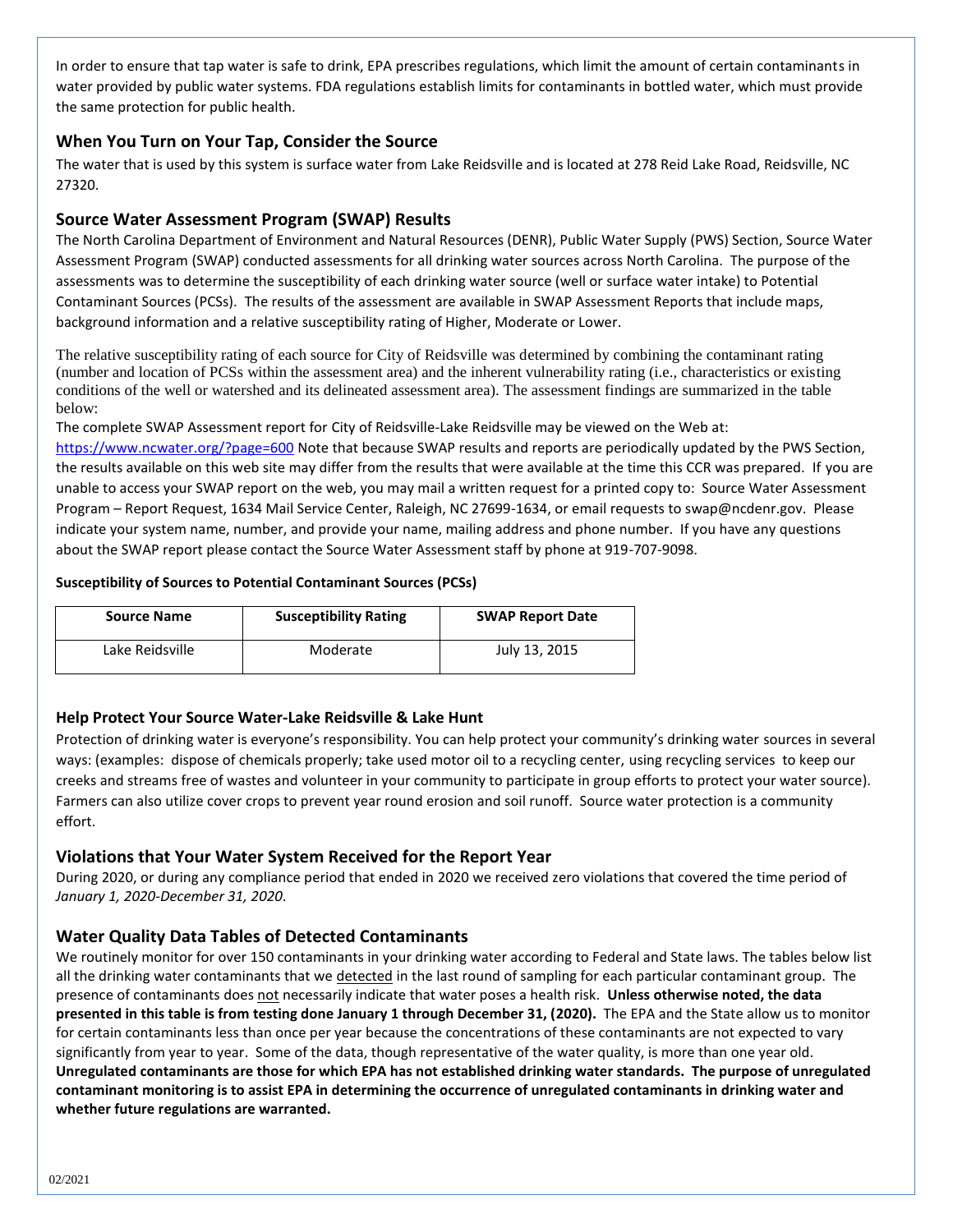#### **Important Drinking Water Definitions:**

*Not-Applicable (N/A)* – Information not applicable/not required for that particular water system or for that particular rule. *Non-Detects (ND)* - Laboratory analysis indicates that the contaminant is not present at the level of detection set for the particular methodology used.

Parts per million (ppm) or Milligrams per liter (mg/L) - One part per million corresponds to one minute in two years or a single penny in \$10,000.

Parts per billion (ppb) or Micrograms per liter (ug/L) - One part per billion corresponds to one minute in 2,000 years, or a single penny in \$10,000,000.

Parts per trillion (ppt) or Nanograms per liter (nanograms/L) - One part per trillion corresponds to one minute in 2,000,000 years, or a single penny in \$10,000,000,000.

Parts per quadrillion (ppq) or Picograms per liter (picograms/L) - One part per quadrillion corresponds to one minute in 2,000,000,000 years or one penny in \$10,000,000,000,000.

*Picocuries per liter (pCi/L)* - Picocuries per liter is a measure of the radioactivity in water.

*Million Fibers per Liter (MFL)* - Million fibers per liter is a measure of the presence of asbestos fibers that are longer than 10 micrometers. *Nephelometric Turbidity Unit (NTU)* - Nephelometric turbidity unit is a measure of the clarity of water. Turbidity in excess of 5 NTU is just noticeable to the average person.

*Action Level (AL) -* The concentration of a contaminant which, if exceeded, triggers treatment or other requirements which a water system must follow.

*Treatment Technique (TT)* **-** A required process intended to reduce the level of a contaminant in drinking water.

*Maximum Residual Disinfection Level (MRDL)* – The highest level of a disinfectant allowed in drinking water. There is convincing evidence that addition of a disinfectant is necessary for control of microbial contaminants.

*Maximum Residual Disinfection Level Goal (MRDLG)* – The level of a drinking water disinfectant below which there is no known or expected risk to health. MRDLGs do not reflect the benefits of the use of disinfectants to control microbial contaminants.

*Locational Running Annual Average (LRAA)* – The average of sample analytical results for samples taken at a particular monitoring location during the previous four calendar quarters under the Stage 2 Disinfectants and Disinfection Byproducts Rule.

*Maximum Contaminant Level (MCL)* - The highest level of a contaminant that is allowed in drinking water. MCLs are set as close to the MCLGs as feasible using the best available treatment technology.

*Maximum Contaminant Level Goal (MCLG)* - The level of a contaminant in drinking water below which there is no known or expected risk to health. MCLGs allow for a margin of safety.

## **REVISED TOTAL COLIFORM RULE:**

**Microbiological Contaminants in the Distribution System -** For systems that collect *less than 40* samples per month

| Contaminant (units)                                     | <b>MCL</b><br>Violation<br>Y/N | Your<br>Water | <b>MCLG</b> | MCL                                                                                                                                                                                                                                                                                                                                                                                                   | Likely Source of Contamination          |
|---------------------------------------------------------|--------------------------------|---------------|-------------|-------------------------------------------------------------------------------------------------------------------------------------------------------------------------------------------------------------------------------------------------------------------------------------------------------------------------------------------------------------------------------------------------------|-----------------------------------------|
| <b>Total Coliform Bacteria</b><br>(presence or absence) | N                              | <b>ND</b>     | 0           | TT*                                                                                                                                                                                                                                                                                                                                                                                                   | Naturally present in the<br>environment |
| E. coli<br>(presence or absence)                        | N                              | <b>ND</b>     | 0           | Routine and repeat samples are total<br>coliform-positive and either is E. coli-<br>positive or system fails to take repeat<br>samples following E. coli-positive routine<br>sample or system fails to analyze total<br>coliform-positive repeat sample for E. coli<br>Note: If either an original routine sample<br>and/or its repeat samples(s) are E. coli<br>positive, a Tier 1 violation exists. | Human and animal fecal waste            |

\* If a system collecting fewer than 40 samples per month has two or more positive samples in one month, an assessment is required. **Turbidity\*** 

| Contaminant (units)                                                                            | Treatment<br>Technique<br>(TT)<br>Violation<br>Y/N | Your Water | <b>MCLG</b>                                                             | Treatment Technique (TT)<br>Violation if: | Likely Source of<br>Contamination |
|------------------------------------------------------------------------------------------------|----------------------------------------------------|------------|-------------------------------------------------------------------------|-------------------------------------------|-----------------------------------|
| Turbidity (NTU) - Highest single<br>turbidity measurement                                      | N                                                  | 0.288 NTU  | N/A                                                                     | Turbidity $> 1$ NTU                       |                                   |
| Turbidity (NTU) - Lowest<br>monthly percentage (%) of<br>N<br>samples meeting turbidity limits |                                                    | 100%       | Less than 95% of monthly turbidity<br>N/A<br>measurements are < 0.3 NTU |                                           | Soil runoff                       |

 **\*** Turbidity is a measure of the cloudiness of the water. We monitor it because it is a good indicator of the effectiveness of our filtration system. The turbidity rule requires that 95% or more of the monthly samples must be less than or equal to 0.3 NTU.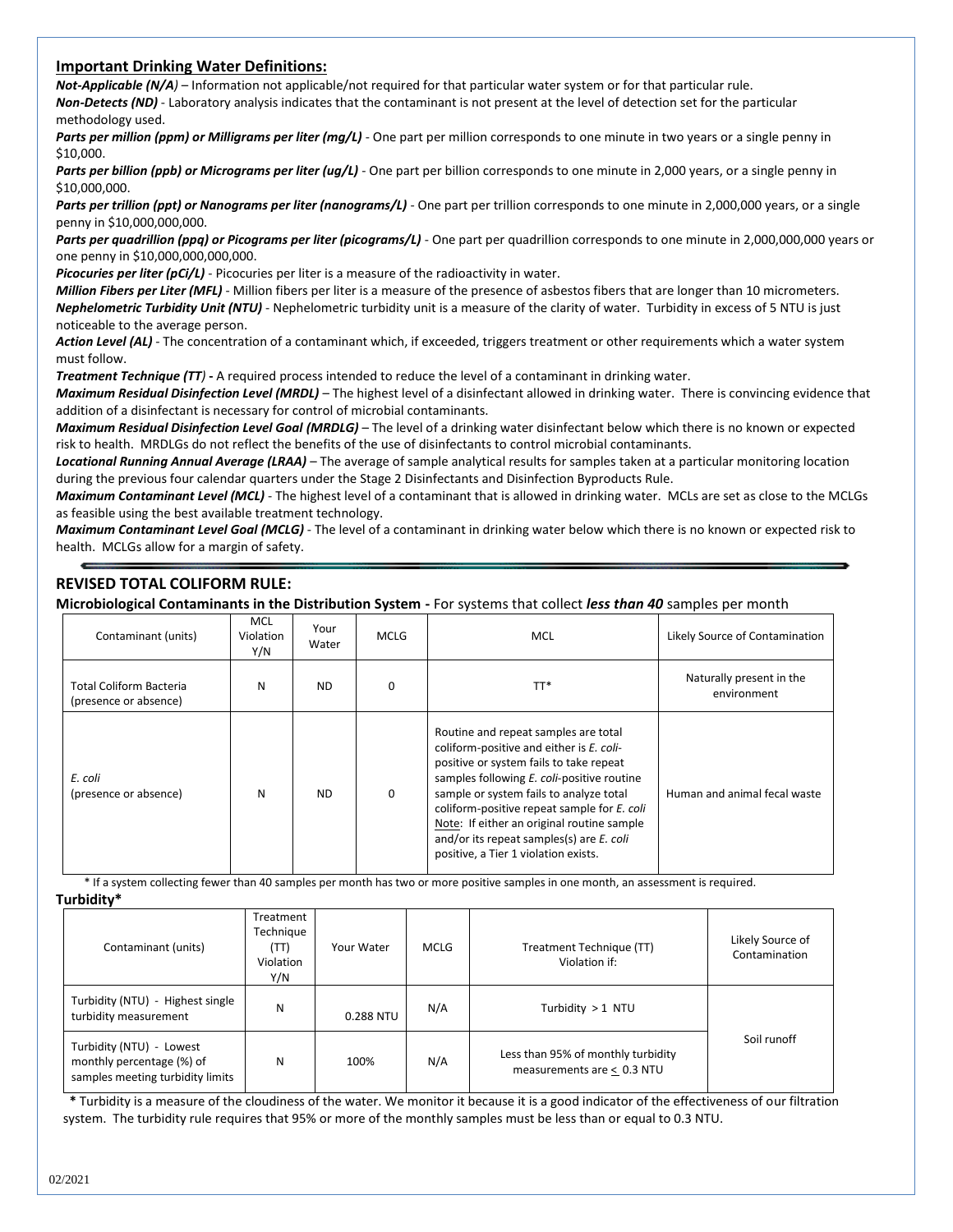| <b>Inorganic Contaminants</b> |                |                                |               |                      |                |                |                                                                                                                                              |  |
|-------------------------------|----------------|--------------------------------|---------------|----------------------|----------------|----------------|----------------------------------------------------------------------------------------------------------------------------------------------|--|
| Contaminant (units)           | Sample<br>Date | <b>MCL</b><br>Violation<br>Y/N | Your<br>Water | Range<br>High<br>Low | <b>MCLG</b>    | <b>MCL</b>     | Likely Source of Contamination                                                                                                               |  |
| Antimony (ppb)                | $1 - 08 - 20$  | N                              | <b>ND</b>     | N/A                  | 6              | 6              | Discharge from petroleum refineries; fire<br>retardants; ceramics; electronics; solder                                                       |  |
| Arsenic (ppb)                 | $1 - 08 - 20$  | N                              | <b>ND</b>     | N/A                  | 0              | 10             | Erosion of natural deposits; runoff from<br>orchards; runoff from glass and<br>electronics production wastes                                 |  |
| Barium (ppm)                  | $1 - 08 - 20$  | N                              | <b>ND</b>     | N/A                  | $\overline{2}$ | $\overline{2}$ | Discharge of drilling wastes; discharge<br>from metal refineries; erosion of natural<br>deposits                                             |  |
| Beryllium (ppb)               | $1 - 08 - 20$  | N                              | <b>ND</b>     | N/A                  | 4              | 4              | Discharge from metal refineries and coal-<br>burning factories; discharge from<br>electrical, aerospace, and defense<br>industries           |  |
| Cadmium (ppb)                 | $1 - 08 - 20$  | N                              | <b>ND</b>     | N/A                  | 5              | 5              | Corrosion of galvanized pipes; erosion of<br>natural deposits; discharge from metal<br>refineries; runoff from waste batteries<br>and paints |  |
| Chromium (ppb)                | $1 - 08 - 20$  | ${\sf N}$                      | <b>ND</b>     | N/A                  | 100            | 100            | Discharge from steel and pulp mills;<br>erosion of natural deposits                                                                          |  |
| Cyanide (ppb)                 | $1 - 08 - 20$  | N                              | <b>ND</b>     | N/A                  | 200            | 200            | Discharge from steel/metal factories;<br>discharge from plastic and fertilizer<br>factories                                                  |  |
| Fluoride (ppm)                | $1 - 08 - 20$  | N                              | 0.47          | N/A                  | 4              | 4              | Erosion of natural deposits; water<br>additive which promotes strong teeth;<br>discharge from fertilizer and aluminum<br>factories           |  |
| Mercury (inorganic) (ppb)     | $1 - 08 - 20$  | N                              | <b>ND</b>     | N/A                  | 2              | 2              | Erosion of natural deposits; discharge<br>from refineries and factories; runoff from<br>landfills; runoff from cropland                      |  |
| Selenium (ppb)                | $1 - 08 - 20$  | N                              | <b>ND</b>     | N/A                  | 50             | 50             | Discharge from petroleum and metal<br>refineries; erosion of natural deposits;<br>discharge from mines                                       |  |
| Thallium (ppb)                | $1 - 08 - 20$  | N                              | <b>ND</b>     | N/A                  | 0.5            | $\overline{2}$ | Leaching from ore-processing sites;<br>discharge from electronics, glass, and<br>drug factories                                              |  |

#### **Nitrate/Nitrite Contaminants**

| Contaminant (units)            | Sample<br>Date | <b>MCL</b><br>Violation<br>Y/N | Your<br>Water | Range<br>High<br>Low | <b>MCLG</b> | <b>MCL</b> | Likely Source of Contamination                                                                    |
|--------------------------------|----------------|--------------------------------|---------------|----------------------|-------------|------------|---------------------------------------------------------------------------------------------------|
| Nitrate (as Nitrogen)<br>(ppm) | 1-08-20        | N                              | <b>ND</b>     | N/A                  | 10          | 10         | Runoff from fertilizer use; leaching from<br>septic tanks, sewage; erosion of natural<br>deposits |
| Nitrite (as Nitrogen)<br>(ppm) | $1 - 08 - 20$  | N                              | <b>ND</b>     | N/A                  |             |            | Runoff from fertilizer use; leaching from<br>septic tanks, sewage; erosion of natural<br>deposits |

#### **Asbestos Contaminant**

| Contaminant (units)  | Sample<br>Date | MCL<br>Violation<br>Y/N | Your<br>Water | Range<br>High<br>Low | <b>MCLG</b> | <b>MCL</b> | Likely Source of Contamination                                       |
|----------------------|----------------|-------------------------|---------------|----------------------|-------------|------------|----------------------------------------------------------------------|
| Total Asbestos (MFL) | 11-14-11       | N                       | ND            | N/A                  |             |            | Decay of asbestos cement water mains;<br>erosion of natural deposits |

## Unregulated Contaminants

EPA uses the Unregulated Contaminant Monitoring Rule (UCMR) program to collect nationally representative data for contaminants suspected to be present in drinking water, but that do not have regulatory standards. UCMR 4 requires monitoring for 30 chemicals between 2018 and 2020. This monitoring is used by EPA to understand the frequency and level of occurrence of unregulated contaminants in the nation's public water systems (PWSs). Every five years EPA develops a new list of UCMR contaminants, largely based on the Contaminant Candidate List (CCL). The Safe Drinking Water Act (SDWA) requires EPA to:

- Manage monitoring for no more than 30 contaminants per 5-year cycle
- Collect data from large PWSs (i.e., those that serve more than 10,000 people)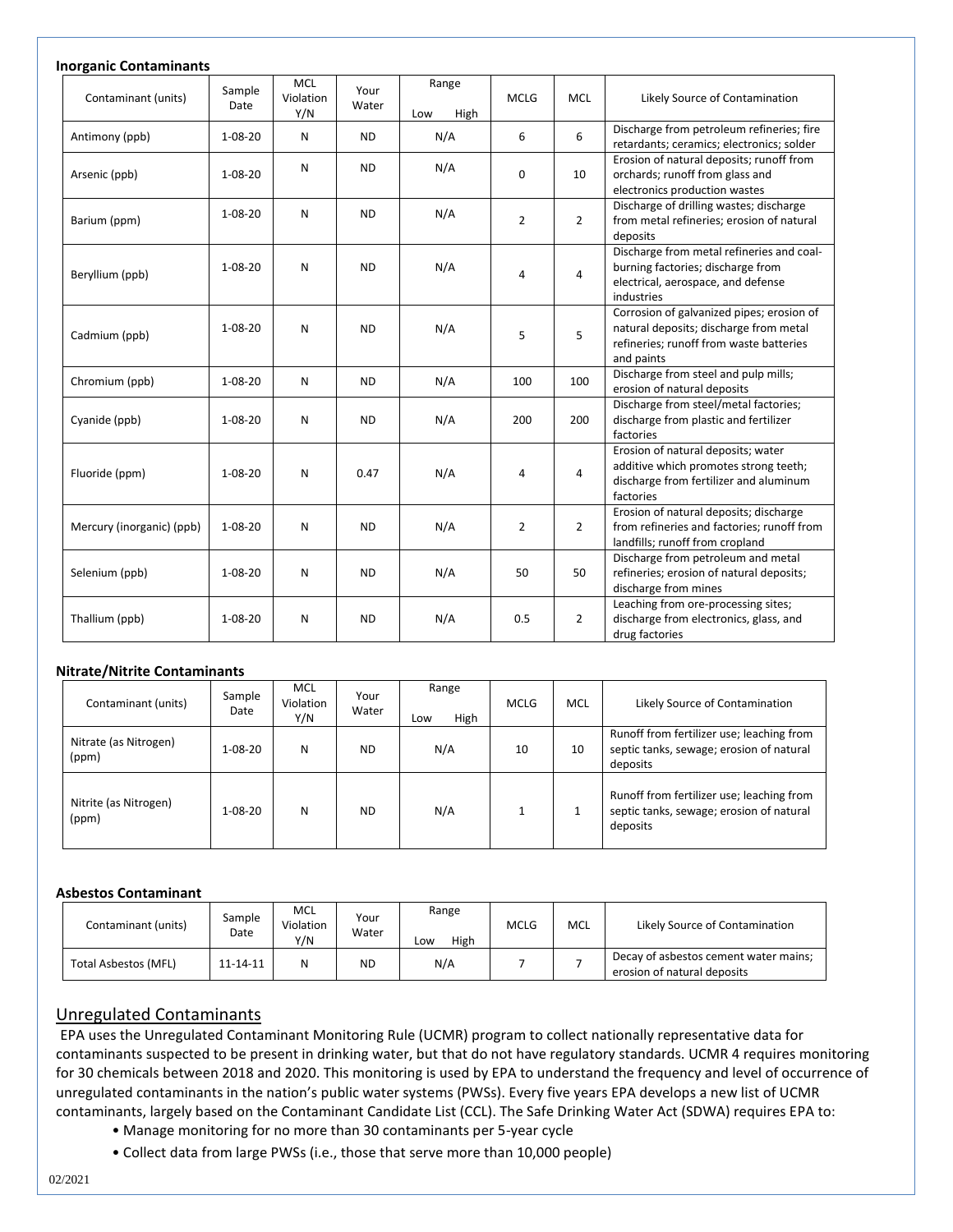- Collect data from a representative sample of small PWSs (i.e., those serving less than or equal to 10,000 people)
- Store analytical results in a National Contaminant Occurrence Database (NCOD)

State and local officials may also use UCMR data to assess the need for actions to protect public health. When evaluating UCMR data, State and local officials should consider the following limitations:

- UCMR monitoring generates a robust national data set that is representative of occurrence at a national level; it is not designed to be representative of occurrence at a State or local level.
- UCMR results are not available immediately after sample collection. EPA's regulations allow PWSs and the laboratories that support their monitoring up to six months to report results to EPA.
- There is limited information about health effects and treatment techniques to address a number of these unregulated contaminants.

**Unregulated Inorganic Contaminants** 

|                                      |             | Your      | Range        |               | Your      | Range         |  |
|--------------------------------------|-------------|-----------|--------------|---------------|-----------|---------------|--|
| Contaminant (units)                  | Sample Date | Water     |              | Sample Date   | Water     |               |  |
|                                      |             | (average) | High<br>Low  |               | (average) | High<br>Low   |  |
| Manganese (ppb)                      | 11-20-18    | 27.4      | N/A          | $2 - 28 - 19$ | 4.14      | N/A           |  |
| Bromide (ppb) Raw Water              | 11-20-18    | <b>ND</b> | N/A          | $2 - 28 - 19$ | <b>ND</b> | N/A           |  |
| Total Organic Carbon (ppb) Raw Water | 11-20-18    | 6320      | N/A          | $2 - 28 - 19$ | 3830      | N/A           |  |
| Bromochloroacetic Acid (ppb)         | 11-20-18    | 1.85      | 1.69<br>1.98 | $2 - 28 - 19$ | 1.78      | 1.66<br>1.91  |  |
| Bromodichloroacetic Acid (ppb)       | 11-20-18    | 1.38      | 1.26<br>1.49 | $2 - 28 - 19$ | 1.13      | 0.978<br>1.24 |  |
| Chlorodibromoacetic Acid (ppb)       | 11-20-18    | <b>ND</b> | N/A          | $2 - 28 - 19$ | <b>ND</b> | N/A           |  |
| Dibromoacetic Acid (ppb)             | 11-20-18    | ND.       | N/A          | $2 - 28 - 19$ | ND.       | N/A           |  |
| Dichlorooacetic Acid (ppb)           | 11-20-18    | 22.0      | 24.9<br>19.1 | $2 - 28 - 19$ | 12.8      | 12.0<br>14.0  |  |
| Monobromoacetic Acid (ppb)           | 11-20-18    | <b>ND</b> | N/A          | $2 - 28 - 19$ | <b>ND</b> | N/A           |  |
| Monochlorooacetic Acid(ppb)          | 11-20-18    | <b>ND</b> | N/A          | $2 - 28 - 19$ | <b>ND</b> | N/A           |  |
| Tribromoacetic Acid (ppb)            | 11-20-18    | <b>ND</b> | N/A          | $2 - 28 - 19$ | <b>ND</b> | N/A           |  |
| Trichlorooacetic Acid (ppb)          | 11-20-18    | 14.0      | 13.0<br>14.7 | $2 - 28 - 19$ | 9.41      | 8.94<br>9.80  |  |

| Contaminant (units)                  | Sample Date   | Your<br>Water<br>(average) | Range<br>High<br>Low | Sample Date   | Your<br>Water<br>(average) | Range<br>High<br>Low |
|--------------------------------------|---------------|----------------------------|----------------------|---------------|----------------------------|----------------------|
| Manganese (ppb) Raw Water            | $5 - 28 - 19$ | 4.98                       | N/A                  | $8 - 14 - 19$ | 3.24                       | N/A                  |
| Bromide (ppb) Raw Water              | $5 - 28 - 19$ | 20.8                       | N/A                  | $8 - 14 - 19$ | 21.4                       | N/A                  |
| Total Organic Carbon (ppb) Raw Water | $5 - 28 - 19$ | 3280                       | N/A                  | $8 - 14 - 19$ | 3950                       | N/A                  |
| Bromochloroacetic Acid (ppb)         | $5 - 28 - 19$ | 2.54                       | 2.56<br>2.51         | $8 - 14 - 19$ | 2.78                       | 2.48<br>3.11         |
| Bromodichloroacetic Acid (ppb)       | $5 - 28 - 19$ | 2.41                       | 2.69<br>2.03         | $8 - 14 - 19$ | 1.60                       | 1.30<br>2.10         |
| Chlorodibromoacetic Acid (ppb)       | $5 - 28 - 19$ | 0.316                      | 0.314<br>0.317       | $8 - 14 - 19$ | <b>ND</b>                  | N/A                  |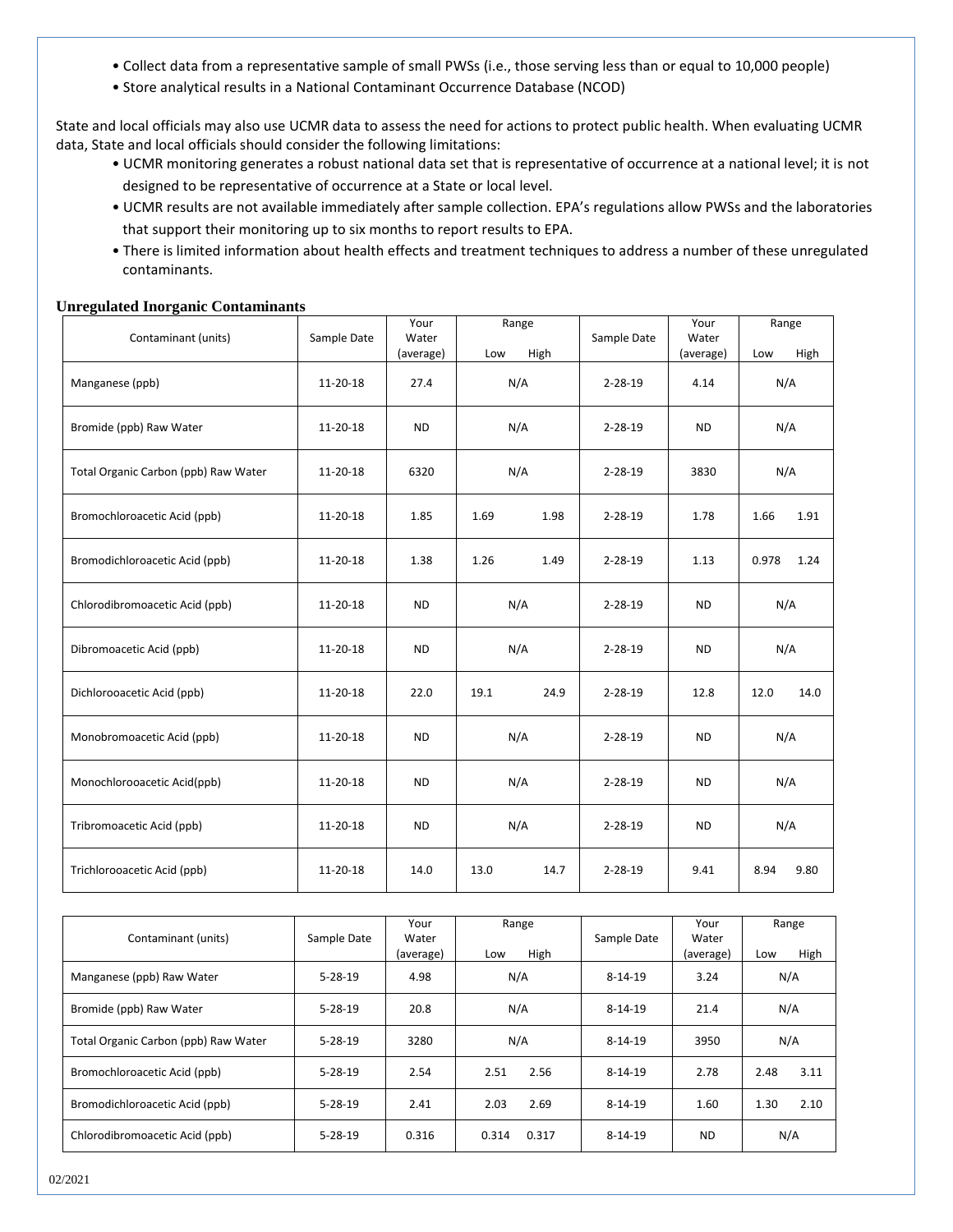| Dibromoacetic Acid (ppb)    | $5 - 28 - 19$ | <b>ND</b> | N/A          | $8 - 14 - 19$ | <b>ND</b> | N/A          |
|-----------------------------|---------------|-----------|--------------|---------------|-----------|--------------|
| Dichlorooacetic Acid (ppb)  | $5 - 28 - 19$ | 17.3      | 17.3<br>17.2 | $8 - 14 - 19$ | 22.1      | 20.5<br>24.6 |
| Monobromoacetic Acid (ppb)  | $5 - 28 - 19$ | <b>ND</b> | N/A          | $8 - 14 - 19$ | <b>ND</b> | N/A          |
| Monochlorooacetic Acid(ppb) | $5 - 28 - 19$ | 2.95      | 2.95<br>2.95 | $8 - 14 - 19$ | 2.92      | 2.53<br>3.23 |
| Tribromoacetic Acid (ppb)   | $5 - 28 - 19$ | <b>ND</b> | N/A          | $8 - 14 - 19$ | <b>ND</b> | N/A          |
| Trichlorooacetic Acid (ppb) | $5 - 28 - 19$ | 11.65     | 12.9<br>9.41 | $8 - 14 - 19$ | 9.11      | 13.1<br>5.49 |

|                                            |               | Your      | Range       |             | Your      | Range       |  |
|--------------------------------------------|---------------|-----------|-------------|-------------|-----------|-------------|--|
| Contaminant (units)                        | Sample Date   | Water     |             | Sample Date | Water     |             |  |
|                                            | $8 - 14 - 19$ | (average) | High<br>Low |             | (average) | High<br>Low |  |
|                                            | $8 - 27 - 19$ |           |             |             |           |             |  |
| Anatoxin-a                                 | $9 - 25 - 19$ | <b>ND</b> | N/A         | N/A         | N/A       | N/A         |  |
|                                            | $10-9-19$     |           |             |             |           |             |  |
|                                            | 10-24-19      |           |             |             |           |             |  |
|                                            | $8 - 14 - 19$ |           |             |             |           |             |  |
|                                            | $8 - 27 - 19$ |           |             |             |           |             |  |
| Cylindrospermopsin                         | $9 - 25 - 19$ | <b>ND</b> | N/A         | N/A         | N/A       | N/A         |  |
|                                            | $10-9-19$     |           |             |             |           |             |  |
|                                            | 10-24-19      |           |             |             |           |             |  |
|                                            | $8 - 14 - 19$ |           |             |             |           |             |  |
|                                            | $8 - 27 - 19$ |           |             |             |           |             |  |
| <b>Total Microcystins &amp; Nodularins</b> | $9 - 25 - 19$ | <b>ND</b> | N/A         | N/A         | N/A       | N/A         |  |
|                                            | $10-9-19$     |           |             |             |           |             |  |
|                                            | 10-24-19      |           |             |             |           |             |  |
| Alpha-Hexachlorocylcohexane                | $10-9-19$     | <b>ND</b> | N/A         | N/A         | N/A       | N/A         |  |
| Chlorpyrifos                               | $10-9-19$     | <b>ND</b> | N/A         | N/A         | N/A       | N/A         |  |
| Dimethipin                                 | $10-9-19$     | <b>ND</b> | N/A         | N/A         | N/A       | N/A         |  |
| Ethoprop                                   | $10-9-19$     | <b>ND</b> | N/A         | N/A         | N/A       | N/A         |  |
| Oxyfluorfen                                | 10-9-19       | <b>ND</b> | N/A         | N/A         | N/A       | N/A         |  |
| Profenofos                                 | $10-9-19$     | <b>ND</b> | N/A         | N/A         | N/A       | N/A         |  |
| Tebuconazole                               | $10-9-19$     | <b>ND</b> | N/A         | N/A         | N/A       | N/A         |  |
| Permethrin, cis & trans                    | 10-9-19       | <b>ND</b> | N/A         | N/A         | N/A       | N/A         |  |
| Tribufos                                   | $10-9-19$     | <b>ND</b> | N/A         | N/A         | N/A       | N/A         |  |

## **Synthetic Organic Chemical (SOC) Contaminants Including Pesticides and Herbicides**

| Contaminant (units)           | Sample<br>Date                                | <b>MCL</b><br>Violation<br>Y/N | Your<br>Water | Range<br>High<br>Low | <b>MCLG</b> | <b>MCL</b> | Likely Source of Contamination                                         |
|-------------------------------|-----------------------------------------------|--------------------------------|---------------|----------------------|-------------|------------|------------------------------------------------------------------------|
| $2,4-D$ (ppb)                 | $5 - 6 - 20$<br>$8 - 5 - 20$<br>$11 - 4 - 20$ | N                              | <b>ND</b>     | N/A                  | 70          | 70         | Runoff from herbicide used on row<br>crops                             |
| $2,4,5$ -TP (Silvex) (ppb)    | $5 - 6 - 20$<br>$8 - 5 - 20$<br>$11 - 4 - 20$ | Ν                              | <b>ND</b>     | N/A                  | 50          | 50         | Residue of banned herbicide                                            |
| Alachlor (ppb)                | $5 - 6 - 20$<br>$8 - 5 - 20$<br>$11 - 4 - 20$ | Ν                              | <b>ND</b>     | N/A                  | 0           | 2          | Runoff from herbicide used on row<br>crops                             |
| Atrazine (ppb)                | $5 - 6 - 20$<br>$8 - 5 - 20$<br>$11 - 4 - 20$ | N                              | <b>ND</b>     | N/A                  | 3           | 3          | Runoff from herbicide used on row<br>crops                             |
| Benzo(a)pyrene (PAH)<br>(ppt) | $5 - 6 - 20$<br>$8 - 5 - 20$<br>11-4-20       | N                              | <b>ND</b>     | N/A                  | 0           | 200        | Leaching from linings of water storage<br>tanks and distribution lines |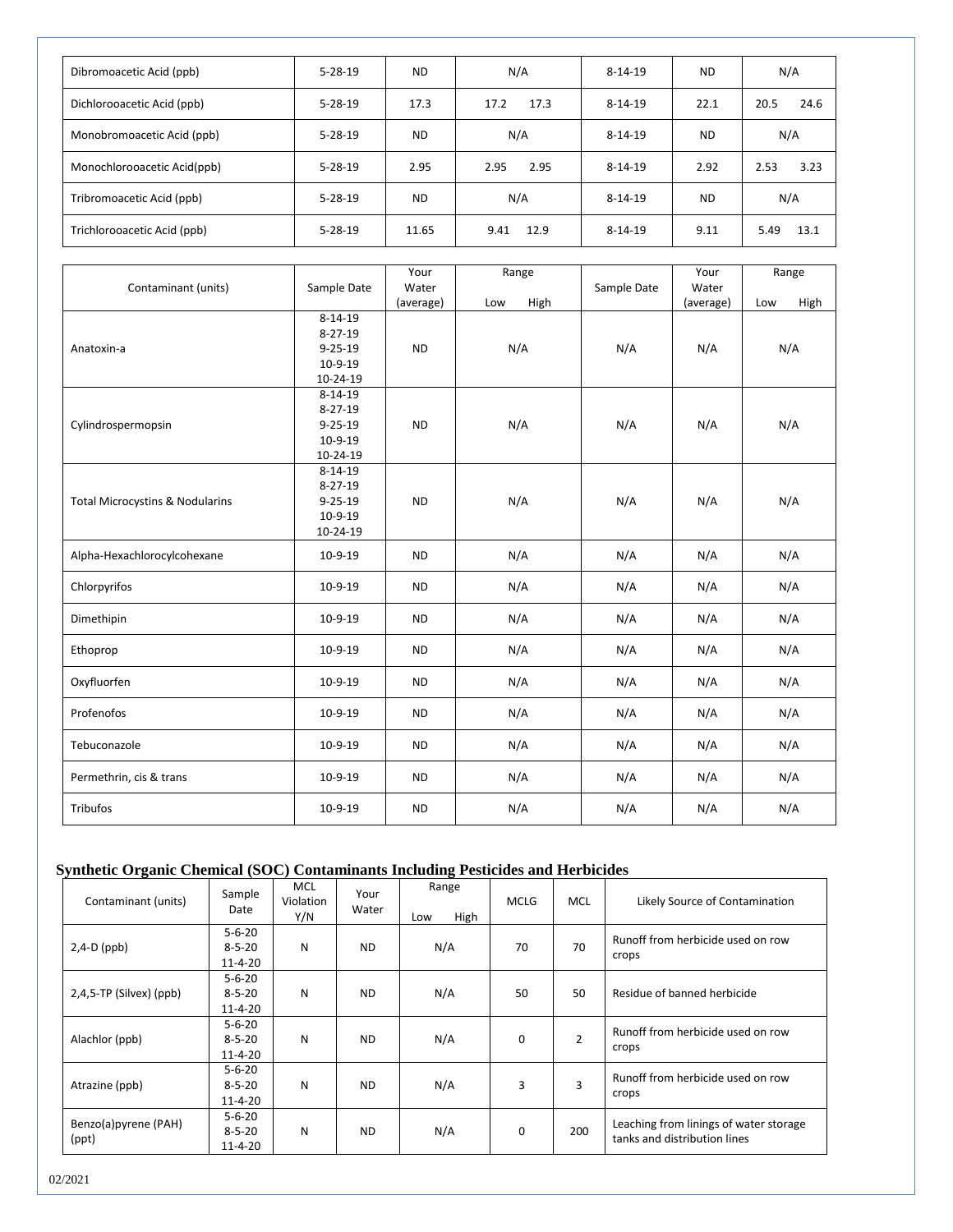| Carbofuran (ppb)                               | $5 - 6 - 20$<br>$8 - 5 - 20$<br>$11 - 4 - 20$ | N | <b>ND</b> | N/A | 40             | 40             | Leaching of soil fumigant used on rice<br>and alfalfa                                       |
|------------------------------------------------|-----------------------------------------------|---|-----------|-----|----------------|----------------|---------------------------------------------------------------------------------------------|
| Chlordane (ppb)                                | $5 - 6 - 20$<br>$8 - 5 - 20$<br>$11 - 4 - 20$ | N | <b>ND</b> | N/A | 0              | $\overline{2}$ | Residue of banned termiticide                                                               |
| Dalapon (ppb)                                  | $5 - 6 - 20$<br>$8 - 5 - 20$<br>$11 - 4 - 20$ | Ν | <b>ND</b> | N/A | 200            | 200            | Runoff from herbicide used on rights of<br>way                                              |
| Di(2-ethylhexyl)<br>adipate (ppb)              | $5 - 6 - 20$<br>$8 - 5 - 20$<br>$11 - 4 - 20$ | N | <b>ND</b> | N/A | 400            | 400            | Discharge from chemical factories                                                           |
| Di(2-ethylhexyl)<br>phthalate (ppb)            | $5 - 6 - 20$<br>$8 - 5 - 20$<br>$11 - 4 - 20$ | N | <b>ND</b> | N/A | 0              | 6              | Discharge from rubber and chemical<br>factories                                             |
| <b>DBCP</b><br>[Dibromochloropropane]<br>(ppt) | $5 - 6 - 20$<br>$8 - 5 - 20$<br>$11 - 4 - 20$ | Ν | <b>ND</b> | N/A | 0              | 200            | Runoff/leaching from soil fumigant used<br>on soybeans, cotton, pineapples, and<br>orchards |
| Dinoseb (ppb)                                  | $5 - 6 - 20$<br>$8 - 5 - 20$<br>$11 - 4 - 20$ | Ν | ND        | N/A | $\overline{7}$ | $\overline{7}$ | Runoff from herbicide used on soybeans<br>and vegetables                                    |
| Endrin (ppb)                                   | $5 - 6 - 20$<br>$8 - 5 - 20$<br>$11 - 4 - 20$ | N | <b>ND</b> | N/A | $\overline{2}$ | $\overline{2}$ | Residue of banned insecticide                                                               |
| EDB [Ethylene<br>dibromide] (ppt)              | $5 - 6 - 20$<br>$8 - 5 - 20$<br>$11 - 4 - 20$ | Ν | ND        | N/A | 0              | 50             | Discharge from petroleum refineries                                                         |
| Heptachlor (ppt)                               | $5 - 6 - 20$<br>$8 - 5 - 20$<br>$11 - 4 - 20$ | N | <b>ND</b> | N/A | 0              | 400            | Residue of banned pesticide                                                                 |
| Heptachlor epoxide (ppt)                       | $5 - 6 - 20$<br>$8 - 5 - 20$<br>$11 - 4 - 20$ | Ν | <b>ND</b> | N/A | 0              | 200            | Breakdown of heptachlor                                                                     |
| Hexachlorobenzene<br>(ppb)                     | $5 - 6 - 20$<br>$8 - 5 - 20$<br>$11 - 4 - 20$ | Ν | <b>ND</b> | N/A | $\mathbf 0$    | $\mathbf{1}$   | Discharge from metal refineries and<br>agricultural chemical factories                      |
| Hexachlorocyclo-<br>pentadiene (ppb)           | $5 - 6 - 20$<br>$8 - 5 - 20$<br>$11 - 4 - 20$ | Ν | <b>ND</b> | N/A | 50             | 50             | Discharge from chemical factories                                                           |
| Lindane (ppt) or<br><b>BHC-Gamma</b>           | $5 - 6 - 20$<br>$8 - 5 - 20$<br>$11 - 4 - 20$ | Ν | ND        | N/A | 200            | 200            | Runoff/leaching from insecticide used<br>on cattle, lumber, gardens                         |
| Methoxychlor (ppb)                             | $5 - 6 - 20$<br>$8 - 5 - 20$<br>$11 - 4 - 20$ | Ν | ND        | N/A | 40             | 40             | Runoff/leaching from insecticide used<br>on fruits, vegetables, alfalfa, livestock          |
| Oxamyl [Vydate] (ppb)                          | $5 - 6 - 20$<br>$8 - 5 - 20$<br>$11 - 4 - 20$ | Ν | <b>ND</b> | N/A | 200            | 200            | Runoff/leaching from insecticide used<br>on apples, potatoes and tomatoes                   |
| PCBs [Polychlorinated<br>biphenyls] (ppt)      | $5 - 6 - 20$<br>$8 - 5 - 20$<br>$11 - 4 - 20$ | N | <b>ND</b> | N/A | 0              | 500            | Runoff from landfills; discharge of waste<br>chemicals                                      |
| Pentachlorophenol (ppb)                        | $5 - 6 - 20$<br>$8 - 5 - 20$<br>$11 - 4 - 20$ | Ν | <b>ND</b> | N/A | 0              | $\mathbf{1}$   | Discharge from wood preserving<br>factories                                                 |
| Picloram (ppb)                                 | $5 - 6 - 20$<br>$8 - 5 - 20$<br>$11 - 4 - 20$ | Ν | <b>ND</b> | N/A | 500            | 500            | Herbicide runoff                                                                            |
| Simazine (ppb)                                 | $5 - 6 - 20$<br>$8 - 5 - 20$<br>$11 - 4 - 20$ | N | <b>ND</b> | N/A | 4              | 4              | Herbicide runoff                                                                            |
| Toxaphene (ppb)                                | $5 - 6 - 20$<br>$8 - 5 - 20$<br>$11 - 4 - 20$ | Ν | ND        | N/A | 0              | 3              | Runoff/leaching from insecticide used<br>on cotton and cattle                               |

#### **Volatile Organic Chemical (VOC) Contaminants**

| Contaminant (units) | Sample<br>Date | <b>MCL</b><br>Violation<br>Y/N | Your<br>Water | Range<br>High<br>Low | <b>MCLG</b> | <b>MCL</b> | Likely Source of Contamination                                             |
|---------------------|----------------|--------------------------------|---------------|----------------------|-------------|------------|----------------------------------------------------------------------------|
| Benzene (ppb)       | $1 - 8 - 20$   | Ν                              | <b>ND</b>     | N/A                  |             | ۔          | Discharge from factories; leaching from<br>gas storage tanks and landfills |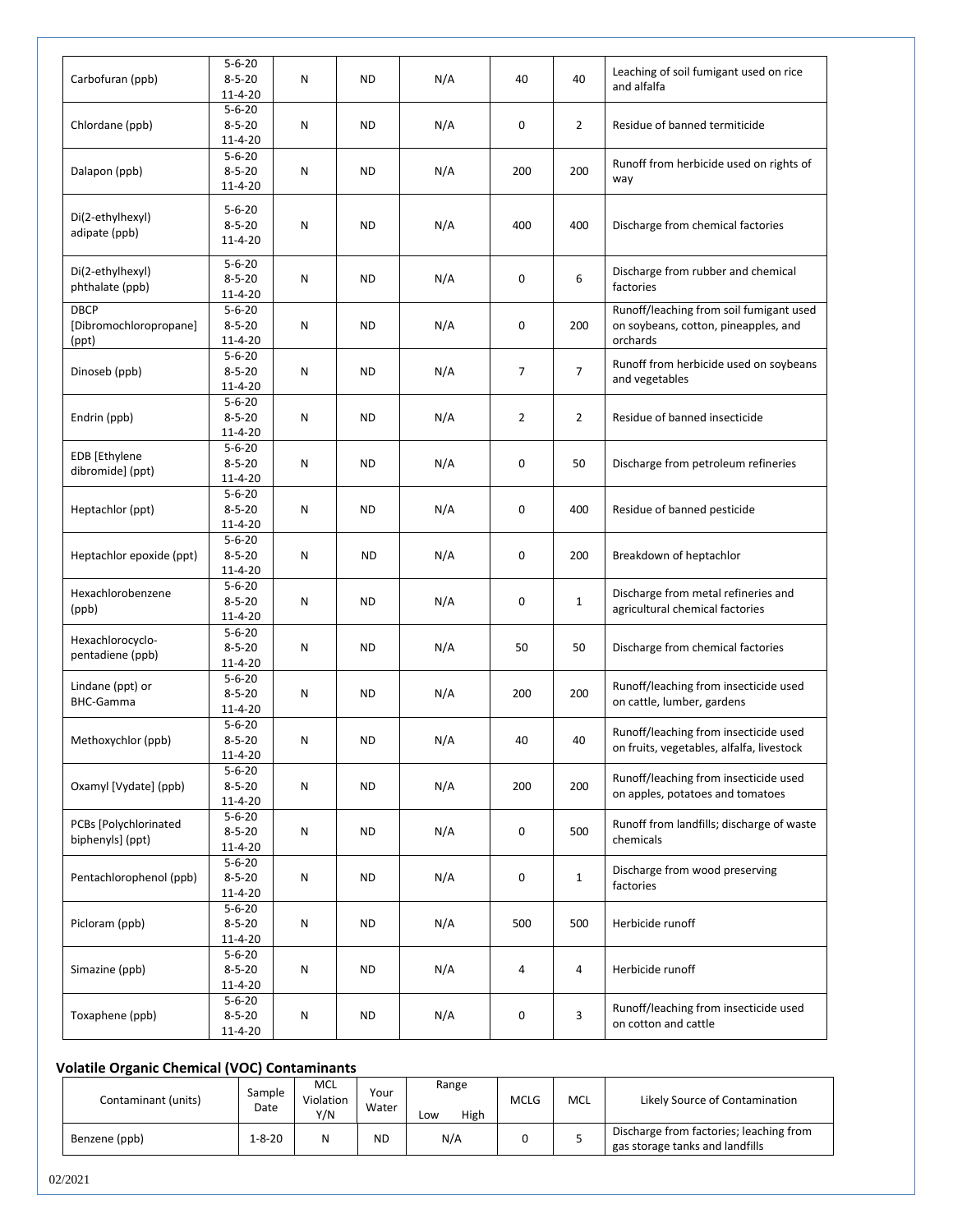| Carbon tetrachloride (ppb)          | $1 - 8 - 20$ | N | <b>ND</b> | N/A | $\Omega$     | 5              | Discharge from chemical plants and other<br>industrial activities        |
|-------------------------------------|--------------|---|-----------|-----|--------------|----------------|--------------------------------------------------------------------------|
| Chlorobenzene (ppb)                 | $1 - 8 - 20$ | N | <b>ND</b> | N/A | 100          | 100            | Discharge from chemical and agricultural<br>chemical factories           |
| o-Dichlorobenzene (ppb)             | $1 - 8 - 20$ | N | <b>ND</b> | N/A | 600          | 600            | Discharge from industrial chemical<br>factories                          |
| p-Dichlorobenzene (ppb)             | $1 - 8 - 20$ | N | <b>ND</b> | N/A | 75           | 75             | Discharge from industrial chemical<br>factories                          |
| 1,2 - Dichloroethane (ppb)          | $1 - 8 - 20$ | N | <b>ND</b> | N/A | $\Omega$     | 5              | Discharge from industrial chemical<br>factories                          |
| 1,1 - Dichloroethylene (ppb)        | $1 - 8 - 20$ | N | <b>ND</b> | N/A | 7            | $\overline{7}$ | Discharge from industrial chemical<br>factories                          |
| cis-1,2-Dichloroethylene (ppb)      | $1 - 8 - 20$ | N | <b>ND</b> | N/A | 70           | 70             | Discharge from industrial chemical<br>factories                          |
| trans-1,2-Dichloroethylene<br>(ppb) | $1 - 8 - 20$ | N | <b>ND</b> | N/A | 100          | 100            | Discharge from industrial chemical<br>factories                          |
| Dichloromethane (ppb)               | $1 - 8 - 20$ | N | <b>ND</b> | N/A | 0            | 5              | Discharge from pharmaceutical and<br>chemical factories                  |
| 1,2-Dichloropropane (ppb)           | $1 - 8 - 20$ | N | <b>ND</b> | N/A | 0            | 5              | Discharge from industrial chemical<br>factories                          |
| Ethylbenzene (ppb)                  | $1 - 8 - 20$ | N | <b>ND</b> | N/A | 700          | 700            | Discharge from petroleum refineries                                      |
| Styrene (ppb)                       | $1 - 8 - 20$ | N | <b>ND</b> | N/A | 100          | 100            | Discharge from rubber and plastic<br>factories; leaching from landfills  |
| Tetrachloroethylene (ppb)           | $1 - 8 - 20$ | N | <b>ND</b> | N/A | 0            | 5              | Discharge from factories and dry cleaners                                |
| 1,2,4 -Trichlorobenzene (ppb)       | $1 - 8 - 20$ | N | <b>ND</b> | N/A | 70           | 70             | Discharge from textile-finishing factories                               |
| 1,1,1 - Trichloroethane (ppb)       | $1 - 8 - 20$ | N | <b>ND</b> | N/A | 200          | 200            | Discharge from metal degreasing sites<br>and other factories             |
| 1,1,2-Trichloroethane (ppb)         | $1 - 8 - 20$ | N | <b>ND</b> | N/A | 3            | 5              | Discharge from industrial chemical<br>factories                          |
| Trichloroethylene (ppb)             | $1 - 8 - 20$ | N | <b>ND</b> | N/A | 0            | 5              | Discharge from metal degreasing sites<br>and other factories             |
| Toluene (ppm)                       | $1 - 8 - 20$ | N | <b>ND</b> | N/A | $\mathbf{1}$ | $\mathbf{1}$   | Discharge from petroleum factories                                       |
| Vinyl Chloride (ppb)                | $1 - 8 - 20$ | N | <b>ND</b> | N/A | 0            | $\overline{2}$ | Leaching from PVC piping; discharge from<br>plastics factories           |
| Xylenes (Total) (ppm)               | $1 - 8 - 20$ | N | <b>ND</b> | N/A | 10           | 10             | Discharge from petroleum factories;<br>discharge from chemical factories |

## **Lead and Copper Contaminants**

| Contaminant (units)                           | Sample Date               | Your<br>Water | Number<br>of sites<br>found<br>above<br>the AL | <b>MCLG</b> | AL       | Likely Source of Contamination                                          |
|-----------------------------------------------|---------------------------|---------------|------------------------------------------------|-------------|----------|-------------------------------------------------------------------------|
| Copper (ppm)<br>(90 <sup>th</sup> percentile) | 6/5/18<br>thru<br>6/25/18 | 0.071         | $\Omega$                                       | 1.3         | $AL=1.3$ | Corrosion of household plumbing<br>systems; erosion of natural deposits |
| Lead (ppb)<br>(90 <sup>th</sup> percentile)   | 6/5/18<br>thru<br>6/25/18 | <b>ND</b>     |                                                | 0           | $AL=15$  | Corrosion of household plumbing<br>systems; erosion of natural deposits |

## **Radiological Contaminants**

| Contaminant (units)             | Sample<br>Date | <b>MCL</b><br>Violation<br>Y/N | Your<br>Water | Range<br>High<br>Low | MCLG | MCL   | Likely Source of Contamination            |
|---------------------------------|----------------|--------------------------------|---------------|----------------------|------|-------|-------------------------------------------|
| Alpha emitters (pCi/L)          | 1/18/17        | Ν                              | <b>ND</b>     | N/A                  | 0    | 15    | Erosion of natural deposits               |
| Beta/photon emitters<br>(pCi/L) | 1/18/17        | и                              | <b>ND</b>     | N/A                  | 0    | $50*$ | Decay of natural and man-made<br>deposits |
| Combined radium (pCi/L)         | 1/18/17        | и                              | <b>ND</b>     | N/A                  | 0    |       | Erosion of natural deposits               |
| Uranium (pCi/L)                 | 1/18/17        | и                              | <b>ND</b>     | N/A                  | 0    | 20.1  | Erosion of natural deposits               |

\* Note: The MCL for beta/photon emitters is 4 mrem/year. EPA considers 50 pCi/L to be the level of concern for beta particles.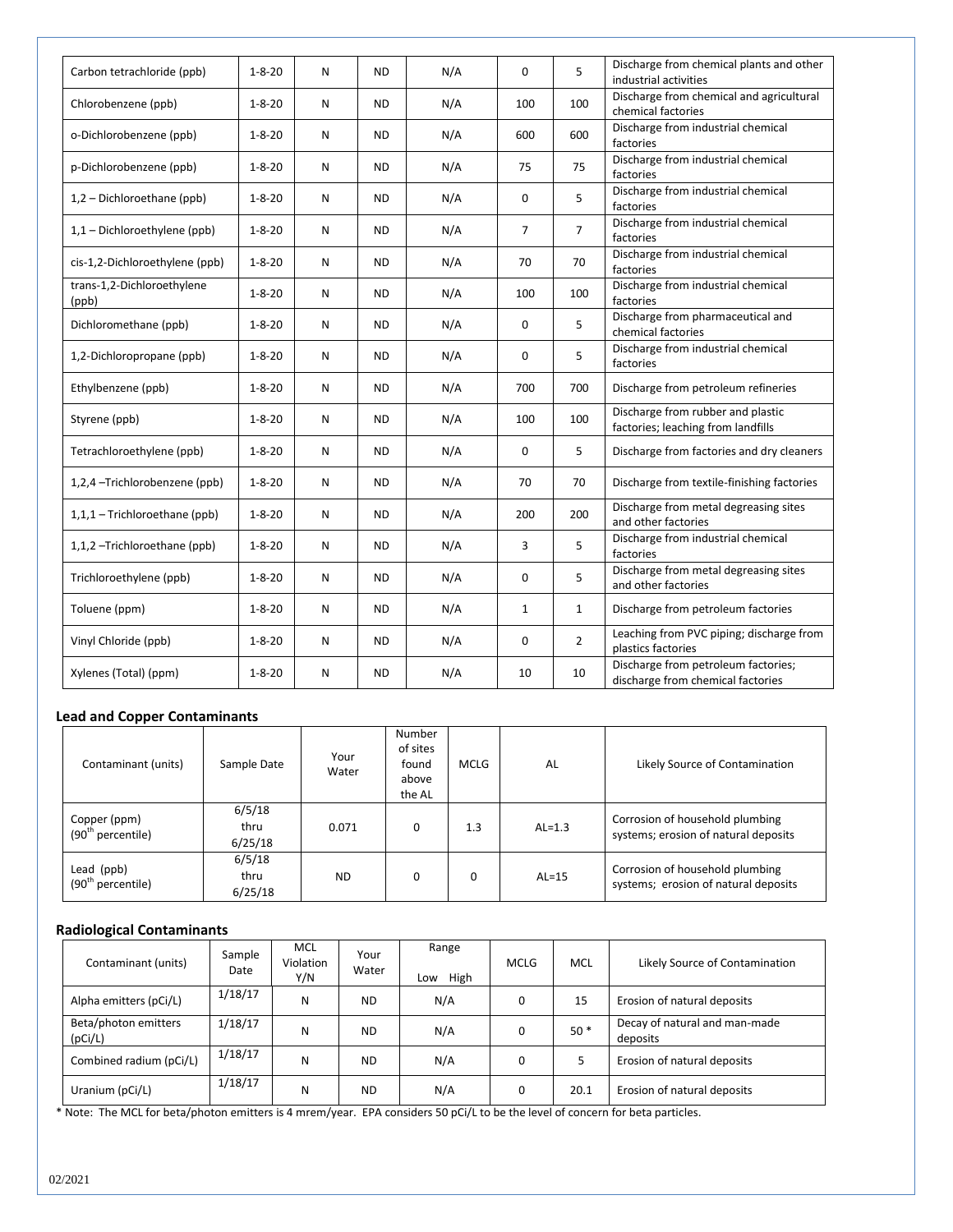#### **Total Organic Carbon (TOC)**

| . .                                                             |                  |                                         |                                                    |             |    |                                         |                                              |
|-----------------------------------------------------------------|------------------|-----------------------------------------|----------------------------------------------------|-------------|----|-----------------------------------------|----------------------------------------------|
| Contaminant (units)                                             | Violation<br>Y/N | Your Water<br>(RAA<br>Removal<br>Ratio) | Range<br>Monthly<br>Removal<br>Ratio<br>Low - High | <b>MCLG</b> | TT | Likely Source of<br>Contamination       | <b>Compliance Method</b><br>(Step 1 or ACC#) |
| <b>Total Organic Carbon</b><br>(removal ratio)<br>(TOC)-TREATED | N                | 1.20                                    | .95-1.39                                           | N/A         | TT | Naturally present in the<br>environment | Step 1                                       |

## **Disinfectant Residuals** :

- Monitoring for chloramines
- System size: 12,901-17,200 people
- Samples: 5 times per week
- Chloramines MRDL: 4 ppm
- MRDL in CCR units: 4 ppm

## **2020 Results:**

| Samples (ppm) | Jan. | Feb. | Mar. | Apr. | May  | Jun. | Jul. | Aug. | Sept | Oct. | Nov. | Dec. |
|---------------|------|------|------|------|------|------|------|------|------|------|------|------|
| Sample 1      | 2.43 | 2.5  | 1.19 | 1.25 | 1.39 | 2.16 | 2.28 | 1.87 | 1.36 | 2.59 | 1.34 | 2.19 |
| Sample 2      | 2.76 | 2.67 | 2.76 | 1.78 | 1.99 | 2.72 | 1.89 | 2.17 | 2.27 | 2.46 | 2.32 | 2.4  |
| Sample 3      | 2.62 | 2.56 | 2.65 | 1.52 | 1.52 | 2.5  | 2.14 | 2.18 | 2.34 | 2.22 | 2.72 | 2.82 |
| Sample 4      | 2.5  | 2.31 | 2.5  | 1.37 | 1.57 | 2.31 | 1.62 | 1.38 | 1.66 | 1.08 | 1.03 | 1.39 |
| Sample 5      | 2.03 | 2.21 | 2.11 | 0.57 | 0.87 | 1.98 | 1.56 | 1.8  | 2.59 | 2.48 | 2.84 | 1.28 |
| Sample 6      | 2.26 | 2.66 | 0.33 | 1.89 | 1.44 | 2.18 | 1.71 | 1.59 | 1.32 | 1.01 | 2.0  | 1.63 |
| Sample 7      | 2.64 | 2.64 | 0.69 | 2.06 | 2.35 | 2.48 | 2.38 | 2.25 | 1.94 | 2.14 | 2.42 | 2.84 |
| Sample 8      | 2.66 | 2.65 | 0.49 | 1.35 | 1.82 | 2.5  | 2.53 | 2.32 | 2.18 | 2.33 | 2.56 | 1.48 |
| Sample 9      | 2.17 | 2.41 | 0.51 | 0.94 | 1.63 | 1.69 | 1.45 | 1.37 | 1.11 | 1.34 | 1.08 | 1.45 |
| Sample 10     | 2.01 | 2.14 | 0.72 | 0.86 | 2.2  | 1.96 | 1.35 | 1.84 | 1.93 | 2.32 | 2.46 | 2.81 |
| Sample 11     | 1.29 | 1.21 | 0.74 | 1.22 | 2.54 | 2.02 | 1.9  | 1.05 | 1.03 | 2.13 | 1.07 | 1.88 |
| Sample 12     | 2.59 | 2.78 | 2.1  | 1.71 | 2.35 | 2.23 | 2.23 | 2.15 | 1.8  | 2.35 | 2.34 | 2.7  |
| Sample 13     | 2.32 | 2.28 | 1.47 | 1.3  | 2.47 | 2.55 | 2.08 | 2.15 | 2.18 | 2.56 | 2.35 | 2.54 |
| Sample 14     | 2.73 | 2.07 | 1.23 | 0.81 | 2.11 | 1.88 | 1.34 | 1.15 | 1.23 | 1.21 | 1.2  | 1.19 |
| Sample 15     | 2.28 | 2.16 | 0.21 | 0.7  | 1.9  | 1.87 | 1.17 | 2.53 | 1.7  | 2.5  | 2.7  | 2.71 |
| Sample 16     | 1.97 | 2.11 | 1.55 | 1.24 | 2.45 | 2.44 | 2.45 | 1.69 | 1.5  | 2.12 | 1.43 | 2.63 |
| Sample 17     | 2.67 | 2.48 | 1.66 | 1.58 | 2.53 | 2.19 | 2.15 | 2.38 | 2.36 | 2.51 | 2.6  | 2.66 |
| Sample 18     | 2.67 | 2.58 | 0.98 | 1.18 | 2.37 | 2.35 | 2.04 | 1.7  | 1.4  | 2.52 | 2.53 | 2.74 |
| 2021          |      |      |      |      |      |      |      |      |      |      |      |      |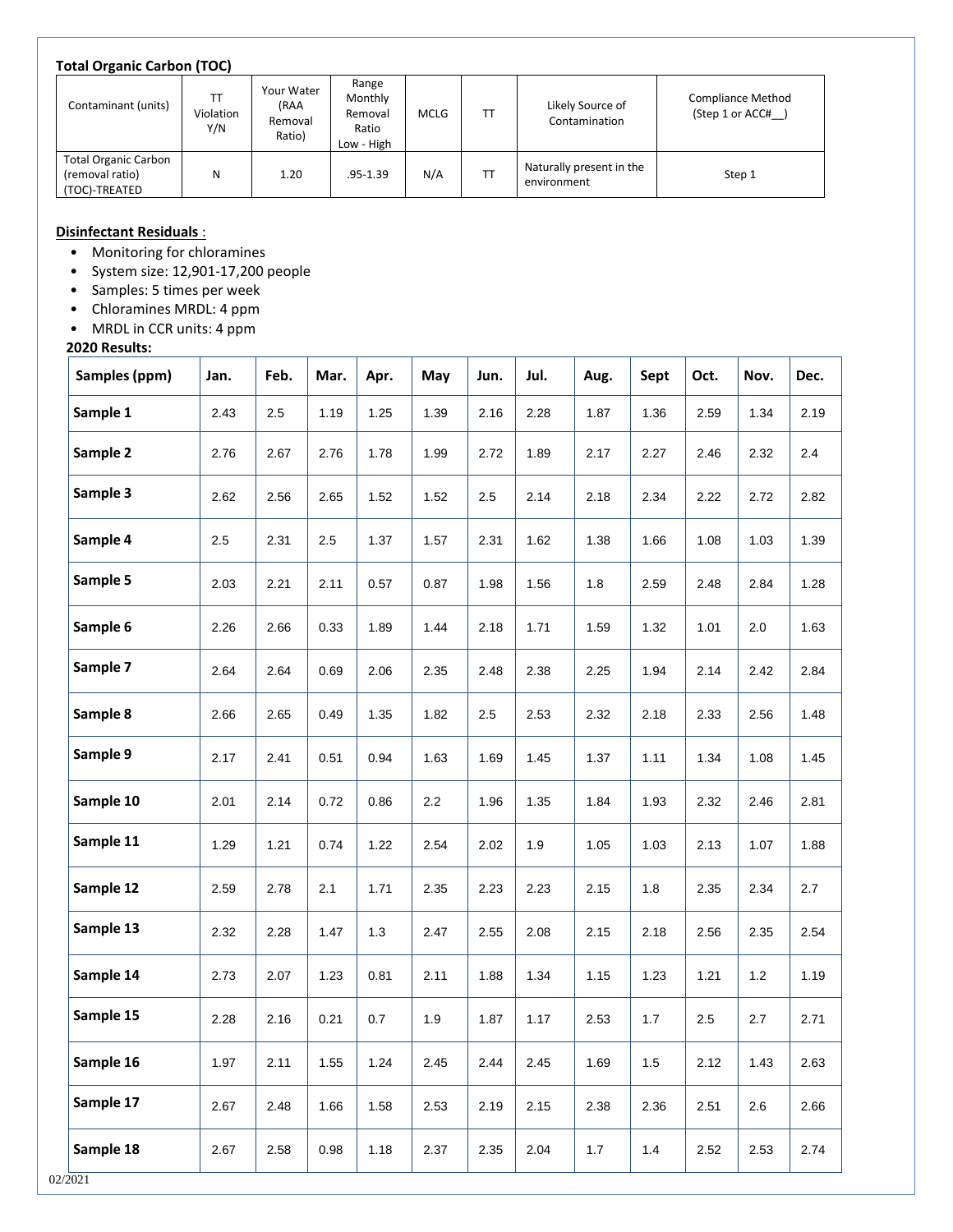| Sample 19                 | 2.34 | 1.92 | 0.95 | 0.91 | 1.81 | 1.76 | 1.34 | 1.32 | 1.3  | 1.28 | 1.29 | 2.1  |
|---------------------------|------|------|------|------|------|------|------|------|------|------|------|------|
| Sample 20                 | 2.16 | 2.18 | 0.33 | 1.45 | 1.86 | 1.75 | 1.93 | 2.71 | 2.6  | 2.18 | 2.77 | 2.96 |
| Sample 21                 | N/A  | N/A  | 0.86 | N/A  | N/A  | 1.38 | N/A  | N/A  | 1.75 | N/A  | 1.33 | N/A  |
| Sample 22                 | N/A  | N/A  | 2.07 | N/A  | N/A  | 2.23 | N/A  | N/A  | 2.09 | N/A  | 2.37 | N/A  |
| Sample 23                 | N/A  | N/A  | 1.41 | N/A  | N/A  | 2.58 | N/A  | N/A  | 1.87 | N/A  | 2.59 | N/A  |
| Sample 24                 | N/A  | N/A  | 0.95 | N/A  | N/A  | 1.43 | N/A  | N/A  | 1.21 | N/A  | 1.5  | N/A  |
| Sample 25                 | N/A  | N/A  | 1.0  | N/A  | N/A  | 1.67 | N/A  | N/A  | 1.97 | N/A  | 2.8  | N/A  |
| <b>Monthly</b><br>Average | 2.36 | 2.33 | 1.26 | 1.28 | 1.96 | 2.11 | 1.88 | 1.88 | 1.79 | 2.07 | 2.07 | 2.22 |
| Quarterly<br>RAA*         |      | 2.07 |      |      | 2.00 |      |      | 1.94 |      |      | 1.93 |      |

\*Reported RAA for quarters 1-3 are based on results from previous quarters not reported on this table.

\*\*Note: Gray highlighted numbers in table above represent the highest quarterly RAA.

#### **Disinfectant Residuals Summary**

| <b>Disinfection</b> | Year<br>Sampled | <b>MRDL</b><br>Violation | Your<br>Water | Range |      | <b>MRDLG</b> | <b>MRDL</b> | Likely Source of Contamination             |  |
|---------------------|-----------------|--------------------------|---------------|-------|------|--------------|-------------|--------------------------------------------|--|
|                     |                 | Y/N                      | (highest RAA) | Low   | High |              |             |                                            |  |
| Chloramines (ppm)   | 2020            | N                        | 2.94          | 1.01  | 2.32 | 4            | 4.0         | Water additive used to<br>control microbes |  |
| Chlorine (ppm)      | 2020            | N                        | 2.73          | 0.33  | 1.67 | 4            | 4.0         | Water additive used to<br>control microbes |  |

## **Stage 2 Disinfection Byproduct Compliance -** Based upon Locational Running Annual Average (LRAA)

| Disinfection<br>Byproduct (ppb)* | Year<br>Sampled | <b>MCL</b><br>Violation<br>V/N | Your<br>Water<br>(highest LRAA) | Range<br>High<br>Low |    | <b>MCLG</b> | <b>MCL</b> | Likely Source of<br>Contamination                  |
|----------------------------------|-----------------|--------------------------------|---------------------------------|----------------------|----|-------------|------------|----------------------------------------------------|
| TTHM (ppb)                       |                 |                                |                                 |                      |    | N/A         | 80         | Byproduct of drinking<br>water disinfection        |
| <b>B01</b>                       | 2020            | N                              | 40                              | 29                   | 60 | N/A         | 80         |                                                    |
| <b>B02</b>                       | 2020            | N                              | 36                              | 24                   | 51 | N/A         | 80         |                                                    |
| <b>B03</b>                       | 2020            | ${\sf N}$                      | 41                              | 29                   | 66 | N/A         | 80         |                                                    |
| <b>B04</b>                       | 2020            | N                              | 38                              | 20                   | 58 | N/A         | 80         |                                                    |
| HAA5 (ppb)                       |                 |                                |                                 |                      |    | N/A         | 60         | <b>Byproduct of drinking</b><br>water disinfection |
| <b>B01</b>                       | 2020            | N                              | 32                              | 23                   | 43 | N/A         | 60         |                                                    |
| <b>B02</b>                       | 2020            | N                              | 30                              | 23                   | 36 | N/A         | 60         |                                                    |
| <b>B03</b>                       | 2020            | N                              | 30                              | 21                   | 42 | N/A         | 60         |                                                    |
| <b>B04</b>                       | 2020            | N                              | 29                              | 13                   | 36 | N/A         | 60         |                                                    |

\*Reported LRAA for quarters 1-3 are based on results from previous quarters not reported on this table.